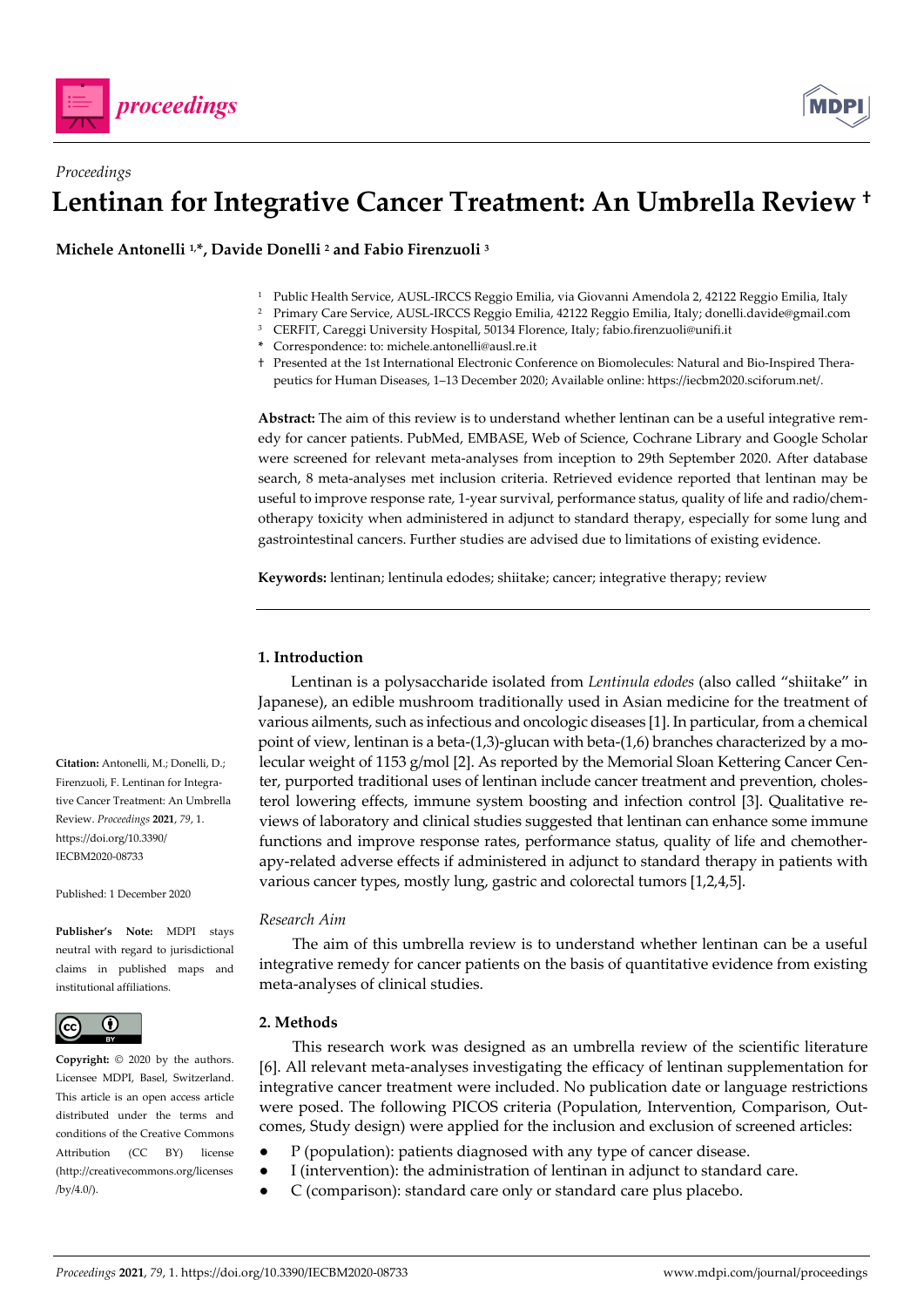- O (outcomes): any validated outcome measurement to evaluate potential healthrelated improvements (response rate, survival rate, performance status, quality of life and any decrease in radio- or chemo-therapy toxicity).
- S (study design): meta-analyses of clinical studies.

In view of shared recommendations about optimal database combinations for literature searches [7], PubMed, EMBASE, Web of Science, Cochrane Library and Google Scholar were systematically screened for relevant articles. All databases were searched from inception to 29th September 2020. The following keywords were used: "lentinan", "*Lentinula edodes*", "*Lentinus edodes*", "shiitake", "cancer", and "tumor". Proper Boolean operators and database filters were applied to optimize the search. For example, in Pub-Med, this search strategy was applied: *("Lentinula edodes"[Title/Abstract] OR "Lentinus edodes"[Title/Abstract] OR lentinan[Title/Abstract] OR shiitake[Title/Abstract]) AND (cancer[Title/Abstract] OR tumor[Title/Abstract]).* Filters applied: Meta-Analysis, Review, Systematic Review.

The quality of included studies was evaluated with a validated assessment tool designed by the National Institutes of Health (NIH) [8]. Meta-analyses were assessed individually and their overall quality, ranging from a minimum of 0 to a maximum of 8, was rated as "poor" (C) if 3 or less items were positive, "fair" (B) if 4 or 5 items were positive and "good" (A) if at least 6 items were positive. Results of the overall quality assessment were reported in a specific column of Table 1. After article selection, relevant data (characteristics of intervention, control type, analyzed outcomes and results of included metaanalysis) were manually extracted. Then, retrieved evidence was summarized and briefly discussed.

#### **3. Results**

From the database search, 430 articles were found (PubMed: 34; EMBASE: 30; Web of Science: 28; Cochrane Library: 0; Google Scholar: 338) and 8 meta-analyses met inclusion criteria [9–16]. In particular, three studies were network meta-analyses [9,10,12], whereas the other included research works were standard meta-analyses. The number of clinical studies about lentinan efficacy included in each meta-analysis largely varied, thus, ranging from 1 to 65.

Intervention was defined as the administration of lentinan in adjunct to chemotherapy and, in one case, to radiotherapy [9]. Control groups received standard care alone. During each therapeutic session, lentinan was usually administered intravenously at a dose of 1 mg [9,10,12]. In general, the weekly dose did not exceed 2 mg [11]. The treatment course lasted, on average, from 2 to 8 weeks [15]. In one meta-analysis investigating the efficacy of lentinan for malignant pleural effusions, lentinan was not administered intravenously, but with intrathoracic infusions [16].

Study results indicated that lentinan can be useful to improve response rate, 1-year survival, performance status, quality of life and radio/chemotherapy toxicity when administered in adjunct to standard care for some lung and gastrointestinal cancers. In particular, lentinan integrative therapy was able to ameliorate performance status and radio/chemotherapy toxicity in patients with esophageal, gastric and colorectal cancer, whereas it was capable of improving response rate and adverse effects of standard therapy in subjects with lung malignancies. Individuals with advanced-stage solid tumors also benefited from lentinan integrative supplementation in terms of 1-year survival rate and health-related quality of life.

When evaluated with the NIH tool, all included studies were judged as characterized by a fair-to-good methodological quality. However, in some meta-analyses, literature search strategies and the risk-of-bias assessment were poorly described. Evidence from included meta-analyses and results of the study quality assessment were summarized in Table 1.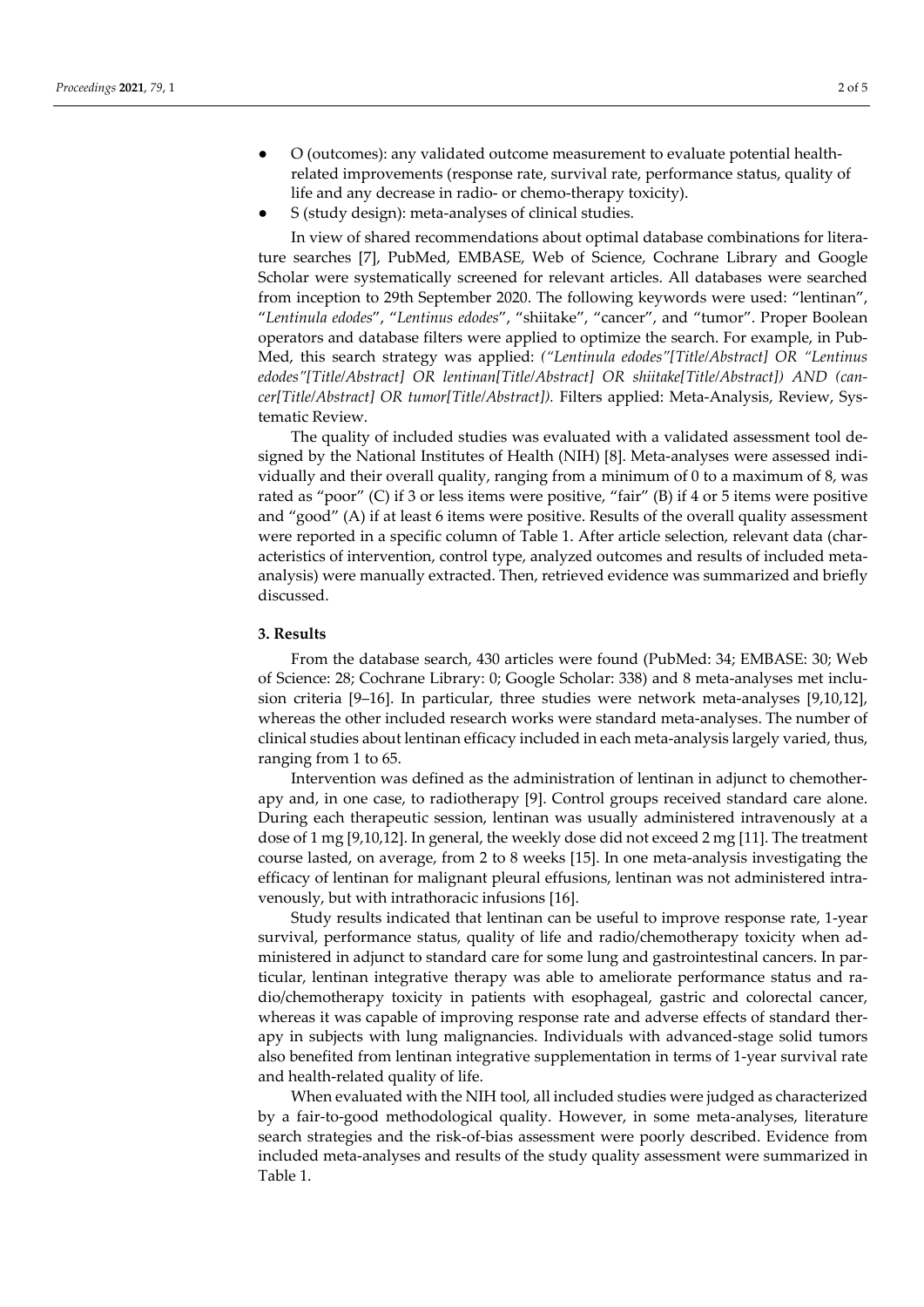| Population                                                    | Intervention                                      | Comparison                         | Outcome                                                                           | <b>Results</b>                                                                                                                                            | <b>Study Design</b>   | RQ           | Ref.   |
|---------------------------------------------------------------|---------------------------------------------------|------------------------------------|-----------------------------------------------------------------------------------|-----------------------------------------------------------------------------------------------------------------------------------------------------------|-----------------------|--------------|--------|
| Esophageal<br>cancer                                          | Lentinan + RT                                     | RT                                 | Response Rate,<br>Performance<br>Status, Decrease<br>in RT toxicity               | $RR$ (Resp. Rate) = 2.41<br>$RR (PS) = 4.22*$<br>RR (DAE: leukopenia) =<br>$0.098*$                                                                       | NMA (1 study)         | A            | [9]    |
| Gastric cancer                                                | Lentinan +<br>XELOX chem-<br>otherapy             | <b>XELOX</b><br>chemother-<br>apy  | Response Rate,<br>Performance<br>Status, Decrease<br>in CT toxicity               | $RR$ (Resp. Rate) = $NR$<br>$RR (PS) = 2.04$<br>RR (DAE: leukopenia) =<br>$8.16*$<br>RR (DAE: nausea/vomit-<br>$ing) = 9.04$ *                            | NMA (2 stud-<br>ies)  | A            | $[10]$ |
| Unresec-<br>table/recur-<br>rent gastric<br>cancer            | Lentinan + CT<br>$MST = 139$<br>days*             | <b>CT</b><br>$MST = 114$<br>days   | Survival Rate,<br>Response Rate                                                   | HR (Resp. Rate) = $0.80*$                                                                                                                                 | SMA (5 stud-<br>ies)  | $\, {\bf B}$ | $[11]$ |
| Colorectal<br>cancer                                          | Lentinan +<br><b>FOLFOX</b><br>chemotherapy       | <b>FOLFOX</b><br>chemother-<br>apy | Response Rate,<br>Performance<br>Status, Decrease<br>in CT toxicity               | $RR$ (Resp. Rate) = 1.42<br>$RR (PS) = 2.72*$<br>RR (DAE: leukopenia) = 0.38<br>RR (DAE: nausea/vomit-<br>$ing) = 0.43$                                   | NMA (1 study)         | A            | $[12]$ |
| Advanced<br>(gastrointesti-<br>nal, liver and<br>lung) cancer | Lentinan + CT                                     | CT                                 | 1-year Survival<br>Rate, Response<br>Rate, PoD, De-<br>crease in CT tox-<br>icity | $RR$ (1-y Surv. Rate) = 1.46 $*$<br>$RR$ (Resp. Rate) = 1.28 $*$<br>$RR (PoD) = 0.57$ *<br>RR (nonsevere $AE$ ) = 0.88 $*$<br>$RR$ (severe AE) = 0.73 $*$ | SMA (17 stud-<br>ies) | A            | $[13]$ |
| Lung cancer                                                   | Lentinan + CT<br>Resp. Rate =<br>56.9%*           | <b>CT</b><br>Resp. Rate =<br>43.3% | Response Rate                                                                     | $RR$ (Resp. Rate) = 0.79 $*$                                                                                                                              | SMA (38 stud-<br>ies) | $\, {\bf B}$ | $[14]$ |
| Non-small<br>cell lung can-<br>cer                            | Lentinan + CT                                     | <b>CT</b>                          | Response Rate,<br>Decrease in CT<br>toxicity                                      | $RR$ (Resp. Rate) = 1.31 $*$<br>$RR (DAE) = 0.54$ *                                                                                                       | SMA (12 stud-<br>ies) | B            | $[15]$ |
| Malignant<br>pleural effu-<br>$s$ ion $1$                     | Lentinan (in-<br>trapleural in-<br>$fusion) + CT$ | CT                                 | Response Rate,<br>QoL, Decrease in<br>CT toxicity                                 | RR (Resp. Rate) = $1.68*$<br>$RR (QoL) = 1.51$ *<br>Reduction in gastrointesti-<br>nal and hematological CT<br>toxicity                                   | SMA (65 stud-<br>ies) | A            | $[16]$ |

**Table 1.** Summary of evidence from included meta-analyses about lentinan for integrative cancer treatment.

\* Significant difference (*p* < 0.05) between intervention and control in favor of lentinan-adjuncted integrative therapy. 1 Causes of malignant pleural effusions included lung, breast and ovarian cancer. Legend: AE = adverse effects. CT = chemotherapy. DAE = decrease in chemo/radiotherapy adverse effects. MA = meta-analysis. MST = median survival time. NMA = network meta-analysis. NR = not reported. PoD = progression of disease. PS = performance status. QoL = health-related quality of life.  $RQ$  = review quality: A = good quality; B = fair quality; C = poor quality.  $RR$  = relative risk.  $RT$  = radiotherapy. SMA = standard meta-analysis.

#### **4. Discussion**

The mechanism of action of lentinan is not fully clear yet. Laboratory studies indicate that beta-glucans may serve as T-cell specific immune adjuvants and, in particular, lentinan seems capable of increasing the cytotoxicity of immune cells like macrophages and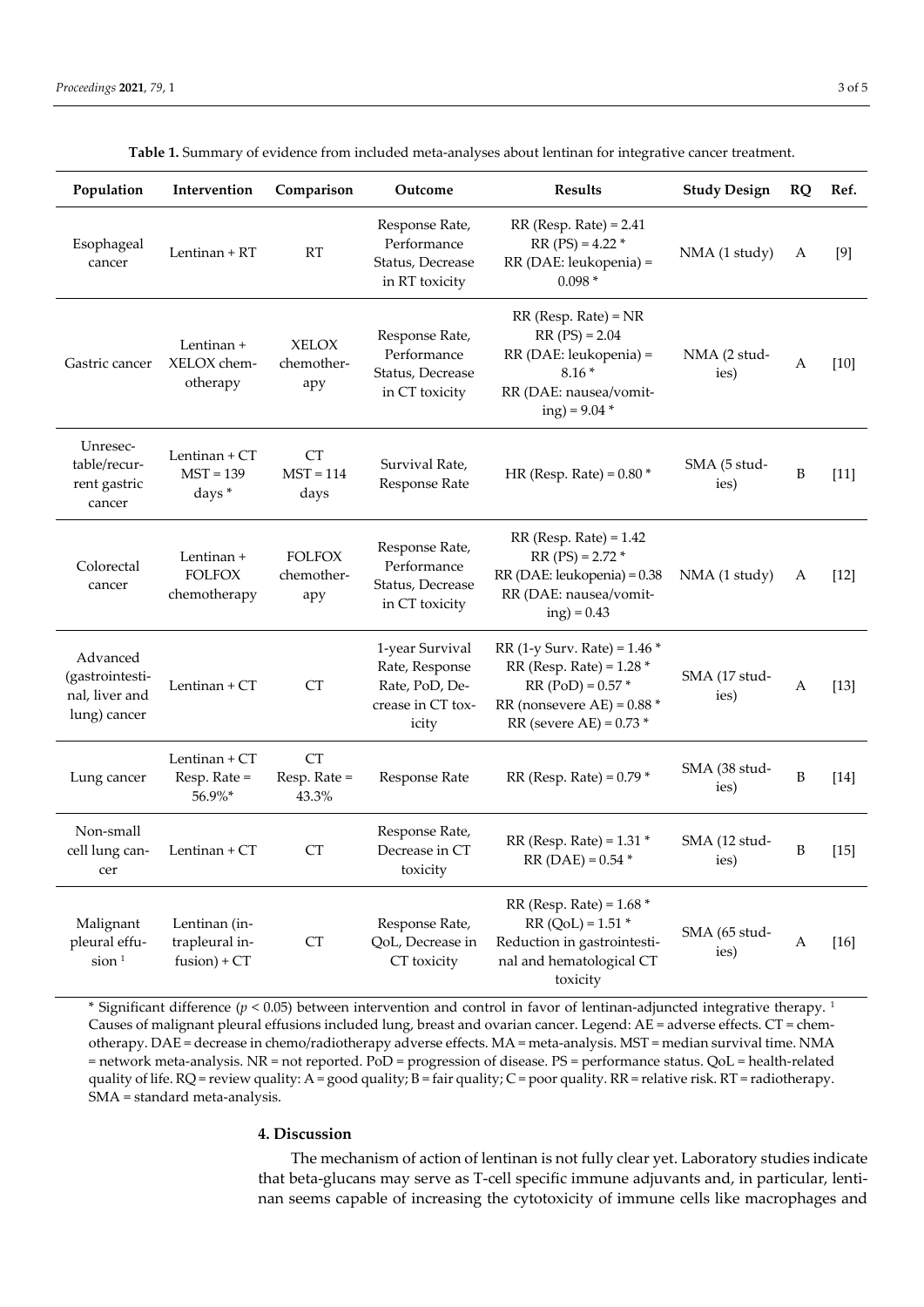some lymphocytes [17,18]. Moreover, lentinan may increase the production of various interleukins, including IL-4, IL-12, TNF-alpha and IFN-gamma [19,20]. In particular, it has been hypothesized that lentinan may modulate the immune function of oncologic patients in such a way as to restore their Th1-Th2 lymphocyte balance, which is usually impaired and characterized by a predominance of Th2 cells [1]. Additionally, a direct antineoplastic effect and a synergistic action with common chemotherapeutic drugs (docetaxel, cisplatin, gemcitabine) have been demonstrated in some laboratory experiments [1,3].

With regard to clinical tolerability, although data are scant, lentinan is considered as quite safe and the majority of possible adverse reactions following its supplementation are usually self-limiting, with more severe side effects (anaphylactoid reaction, chest pain, fever, granulocytopenia and elevated liver enzymes) mostly occurring for parenteral administration when infusion is excessively rapid [1,3,21,22]. However, allergic individuals and subjects who develop shiitake dermatitis [23] after mushroom consumption must avoid lentinan. Moreover, children, pregnant and breastfeeding women should not be given lentinan because of unknown health risks in these categories of patients. Furthermore, subjects with autoimmune disorders should not take lentinan due to the possibility of disease relapses and caution is required in patients with hepatic illnesses [24]. In general, safety data about lentinan are quite limited and, therefore, additional investigations are recommended. For this reason, its administration should be supervised and evaluated on a case-by-case basis.

In conclusion, available evidence suggests that lentinan may be considered as a valid integrative therapeutic option to administer in adjunct to radio/chemotherapy for selected patients with some solid tumors. Nevertheless, further studies are advised to better understand not only all potential drug interactions, side effects and long-term outcomes, but also disease- and patient-related predictors of efficacy of this complementary therapy.

**Author Contributions:** Conceptualization, M.A.; methodology, M.A., D.D. and F.F.; validation, M.A., D.D. and F.F.; investigation, M.A., D.D. and F.F.; resources, M.A., D.D. and F.F.; data curation, M.A., D.D. and F.F.; writing—original draft preparation, M.A., D.D. and F.F.; writing—review and editing, M.A., D.D. and F.F.; visualization, M.A., D.D. and F.F.; supervision, M.A., D.D. and F.F.; project administration, M.A.

**Funding:** This research received no external funding.

**Institutional Review Board Statement:** Not applicable.

**Informed Consent Statement:** Not applicable.

**Data Availability Statement:** Data sharing not applicable.

**Conflicts of Interest:** The authors declare no conflict of interest.

#### **References**

- 1. Zhang, M.; Zhang, Y.; Zhang, L.; Tian, Q. Mushroom polysaccharide lentinan for treating different types of cancers: A review of 12 years clinical studies in China. *Prog. Mol. Biol. Transl. Sci.* **2019**, *163*, 297–328, doi:10.1016/bs.pmbts.2019.02.013.
- 2. Ina, K.; Kataoka, T.; Ando, T. The use of lentinan for treating gastric cancer. *Anticancer Agents Med. Chem.* **2013**, *13*, 681–688, doi:10.2174/1871520611313050002.
- 3. Memorial Sloan Kettering Cancer Center. Lentinan. Available online: https://www.mskcc.org/cancer-care/integrative-medicine/herbs/lentinan (accessed on 30 September 2020).
- 4. Shah, S.K.; Walker, P.A.; Moore-Olufemi, S.D.; Sundaresan, A.; Kulkarni, A.D.; Andrassy, R.J. An evidence-based review of a Lentinula edodes mushroom extract as complementary therapy in the surgical oncology patient. *JPEN J. Parenter. Enteral Nutr.* **2011**, *35*, 449–458, doi:10.1177/0148607110380684.
- 5. Chihara, G.; Hamuro, J.; Maeda, Y.Y.; Shiio, T.; Suga, T.; Takasuka, N.; Sasaki, T. Antitumor and metastasis-inhibitory activities of lentinan as an immunomodulator: An overview. *Cancer Detect. Prev. Suppl.* **1987**, *1*, 423–443.
- 6. Fusar-Poli, P.; Radua, J. Ten simple rules for conducting umbrella reviews. *Evid. Based Ment. Health* **2018**, *21*, 95–100, doi:10.1136/ebmental-2018-300014.
- 7. Bramer, W.M.; Rethlefsen, M.L.; Kleijnen, J.; Franco, O.H. Optimal database combinations for literature searches in systematic reviews: A prospective exploratory study. *Syst. Rev.* **2017**, *6*, 245, doi:10.1186/s13643-017-0644-y.